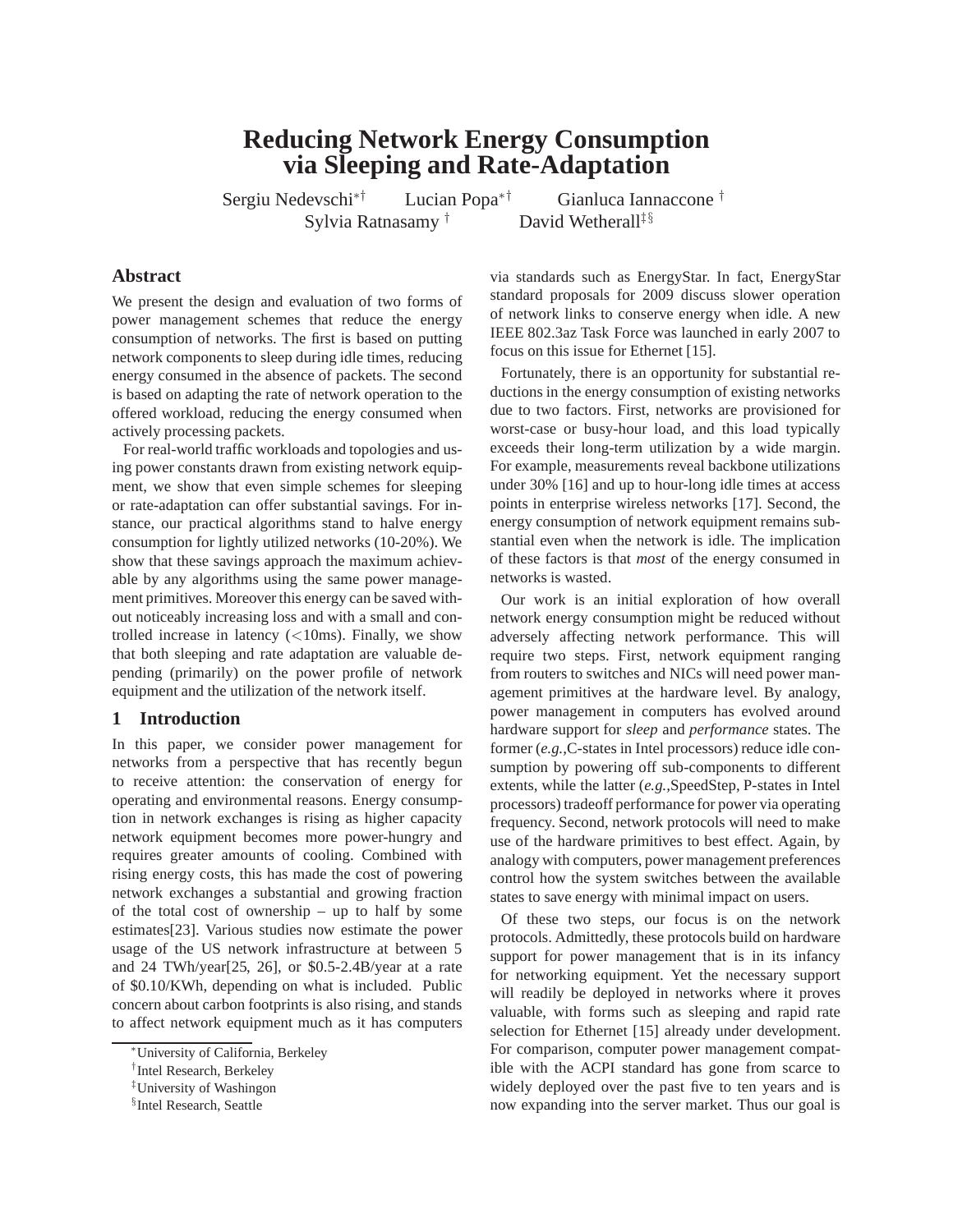to learn: what magnitude of energy savings a protocol using feasible hardware primitives might offer; what performance tradeoff comes with these savings; and which of the feasible kinds of hardware primitives would maximize benefits. We hope that our research can positively influence the hardware support offered by industry.

The hardware support we assume from network equipment is in the form of performance and sleep states. Performance states help to save power when routers are active, while sleep states help to save power when routers are idle. The performance states we assume dynamically change the rate of links and their associated interfaces. The sleep states we assume quickly power off network interfaces when they are idle. We develop two approaches to save energy with these primitives. The first puts network interfaces to sleep during short idle periods. To make this effective we introduce small amounts of buffering, much as 802.11 APs do for sleeping clients; this collects packets into small bursts and thereby creates gaps long enough to profitably sleep. Potential concerns are that buffering will add too much delay across the network and that bursts will exacerbate loss. Our algorithms arrange for routers and switches to sleep in a manner that ensures the buffering delay penalty is paid only once (not per link) and that routers clear bursts so as to not amplify loss noticeably. The result is a novel scheme that differs from 802.11 schemes in that all network elements are able to sleep when not utilized yet added delay is bounded. The second approach adapts the rate of individual links based on the utilization and queuing delay of the link.

We then evaluate these approaches using real-world network topologies and traffic workloads from Abilene and Intel. We find that: (1) rate-adaptation and sleeping have the potential to deliver substantial energy savings for typical networks; (2) the simple schemes we develop are able to capture most of this energy-saving potential; (3) our schemes do not noticeably degrade network performance; and (4) both sleeping and rate-adaptation are valuable depending primarily on the utilization of the network and equipment power profiles.

## **2 Approach**

This section describes the high-level model for power consumption that motivates our rate adaptation and sleeping solutions, as well as the methodology by which we evaluate these solutions.

## **2.1 Power Model Overview**

**Active and idle power** A network element is *active* when it is actively processing incoming or outgoing traffic, and *idle* when it is powered on but does not process traffic. Given these modes, the energy consumption for a network element is:

$$
E = p_a T_a + p_i T_i \tag{1}
$$

where  $p_a$ ,  $p_i$  denote the power consumption in active and idle modes respectively and  $T_a$ ,  $T_i$  the times spent in each mode.

**Reducing power through sleep and performance states** Sleep states lower power consumption by putting sub-components of the overall system to sleep when there is no work to process. Thus sleeping reduces the power consumed when idle, *i.e.*, it reduces the  $p_iT_i$ term of Eqn. (2) by reducing the  $p_i$  to some sleep-mode power draw  $p_s$  where  $p_s < p_i$ .

Performance states reduce power consumption by lowering the rate at which work is processed. As we elaborate on in later sections, some portion of both active and idle power consumption depends on the frequency and voltage at which work is processed. Hence performance states that scale frequency and/or voltage reduce both the  $p_a$  and  $p_i$  power draws resulting in an overall reduction in energy consumption.

We also assume a penalty for transitioning between power states. For simplicity, we measure this penalty in time, typically milliseconds, treating it as a period in which the router can do no useful work. We use this as a simple switching model that lumps all penalties, ignoring other effects that may be associated with switches such as a transient increase in power consumption. Thus there is also a cost for switching between states.

**Networks with rate adaptation and sleeping support** In a network context, the sleeping and rate adaptation decisions one router makes fundamentally impacts – and is impacted by  $-$  the decisions of its neighboring routers. Moreover, as we see later in the paper, the strategies by which each is best exploited are very different (Intuitively this is because sleep-mode savings are best exploited by maximizing idle times, which implies processing work as quickly as possible, while performance-scaling is best exploited by processing work as slowly as possible, which reduces idle times). Hence, to avoid complex interactions, we consider that the whole network, or at least well-defined components of it, run in either rate adaptation or sleep mode.

We develop the specifics of our sleeping schemes in Section 3, and our rate adaptation schemes in Section 4. Note that our solutions are deliberately constructed to apply *broadly* to the networking infrastructure – from end-host NICs, to switches, and IP routers, etc. – so that they may be applied wherever they prove to be the most valuable. They are not tied to IP-layer protocols.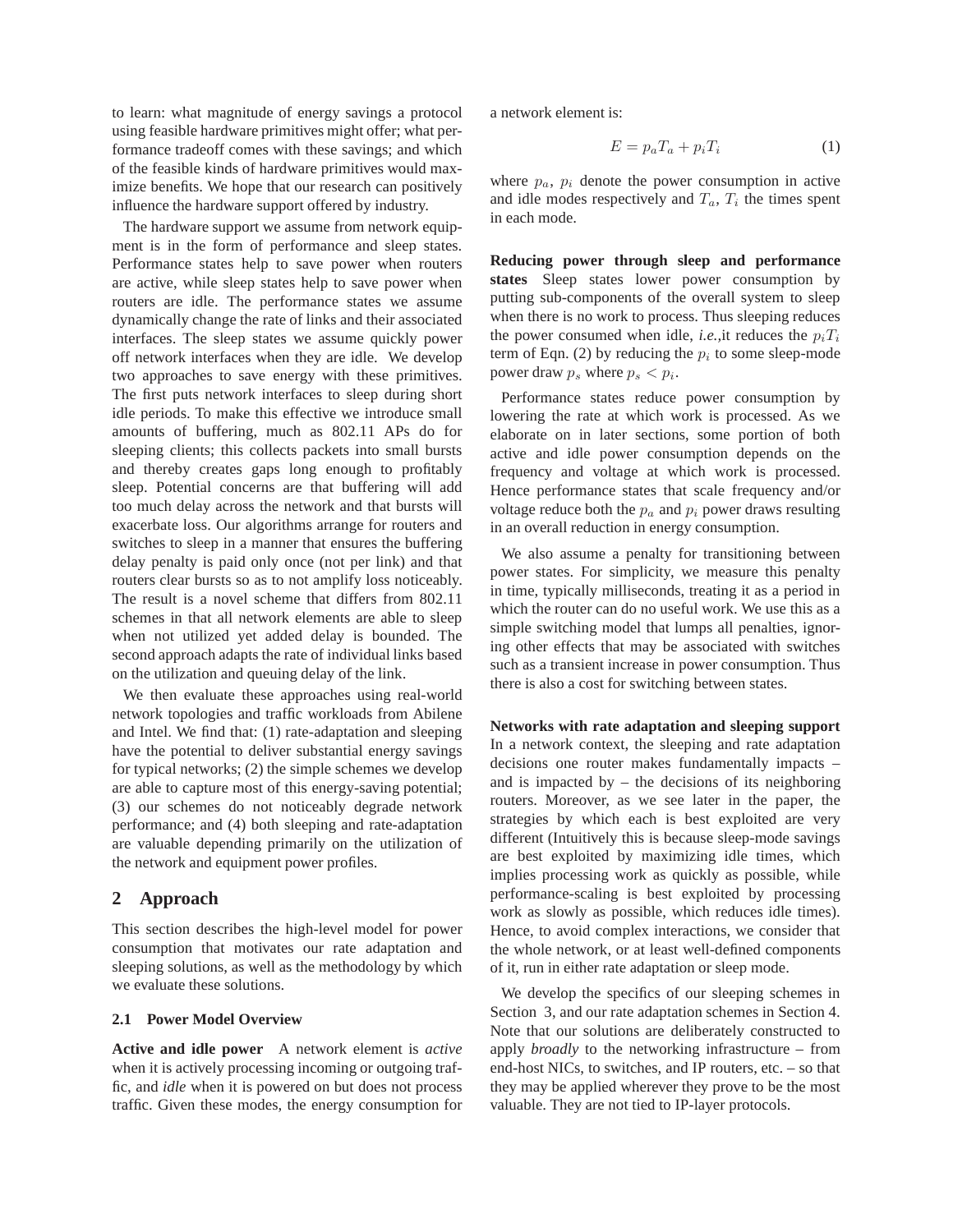#### **2.2 Methodology**

The overall energy savings we can expect will depend on the extent to which our power-management algorithms can successful exploit opportunities to sleep or rate adapt as well as the power profile of network equipment (*i.e.*,, relative magnitudes of  $p_a$ ,  $p_i$  and  $p_s$ ). To clearly separate the effect of each, we evaluate sleep solutions in terms of the fraction of time for which network elements can sleep and rate-adaptation solutions in terms of the reduction in the average rate at which the network operates.  $\frac{1}{1}$  In this way we assess each solution with the appropriate baseline. We then evaluate how these metrics translate into overall network energy savings for different equipment power profiles and hence compare the relative merits of sleeping and rate-adaptation (Section 5). For both sleep and rate-adaptation, we calibrate the savings achieved by our practical solutions by comparing to the maximum savings achievable by optimal, but not necessarily practical, solutions.

In network environments where packet arrival rates can be highly non-uniform, allowing network elements to transition between operating rates or sleep/active modes with corresponding transition times can introduce additional packet delay, or even loss, that would have not otherwise occurred. Our goal is to explore solutions that usefully navigate the tradeoff between potential energy savings and performance. In terms of performance, we measure the average and 98th percentile of the end-to-end packet delay and loss.

In the absence of network equipment with hardware support for power management, we base our evaluations on packet-level simulation with real-world network topologies and traffic workloads. The key factors on which power savings then depend, beyond the details of the solutions themselves, are the technology constants of the sleep and performance states and the characteristics of the network. In particular, the utilization of links determines the relative magnitudes of  $T_{active}$  and  $T_{idle}$ as well as the opportunities for profitably exploiting sleep and performance states. We give simple models for technology constants in the following sections. To capture the effect of the network on power savings, we drive our simulation with two realistic network topologies and traffic workloads (Abilene and Intel) that are summarized below. We use *ns2* as our packet-level simulator.

**Abilene** We use Abilene as a test case because of the ready availability of detailed topology and traffic information. The information from [27] provides us with the link connectivity, weights (to compute routes), latencies and capacities for Abilene's router-level topology. We use measured Abilene traffic matrices (TMs) available in the community [29] to generate realistic workloads over this topology. Unless otherwise stated, we use as our default a traffic matrix whose link utilization levels reflect the average link utilization over the entire day – this corresponds to a 5% link utilization on average with bottleneck links experiencing about 15% utilization.

We linearly scale TMs to study performance with increasing utilization up to a maximum average network utilization of 31% as beyond this some links reach very high utilizations. Finally, while the TMs specify the 5-minute average rate observed for each ingress-egress pair, we still require a packet-level traffic generation model that creates this rate. In keeping with previous studies [18, 31] we generate traffic as a mix of Pareto flows, and for some results we use constant bit-rate (CBR) traffic. As per standard practice, we set router queue sizes equal to the bandwidth-delay product in the network; we use the bandwidth of the bottleneck link, and a delay of 100ms.

**Intel** As an additional real-world dataset, we collected topology and traffic information for the global Intel enterprise network. This network connects Intel sites worldwide, from small remote offices to large multibuilding sites with thousands of users. It comprises approximately 300 routers and over 600 links with capacities ranging from 1.5Mbps to 1Gbps.

To simulate realistic traffic, we collected unsampled Netflow records [6] from the core routers. The records, exported by each router every minute, contain per flow information that allows us to recreate the traffic sourced by ingress nodes.

## **3 Putting Network Elements to Sleep**

In this section we discuss power management algorithms that exploit sleep states to reduce power consumption during idle times.

#### **3.1 Model and Assumptions**

**Background** A well established technique, as used by microprocessors and mobiles, is to reduce idle power by putting hardware sub-components to sleep. For example, modern Intel processors such as the Core Duo [1] have a succession of sleep states (called C-states) that offer increasingly reduced power at the cost of increasingly high latencies to enter and exit these states. We assume similar sleep states made available for network equipment. For the purpose of this study we ignore the options afforded by multiple sleep states and assume as an initial simplification that we have a single sleep state.

**Model** We model a network sleep state as characterized by three features or parameters. The first is the power draw in sleep mode  $p_s$  which we assume to be a small fraction of the idle mode power draw  $p_i$ .

The second characterizing parameter of a sleep state is the time  $\delta$  it takes to transition in and out of sleep states. Higher values of  $\delta$  raise the bar on when the network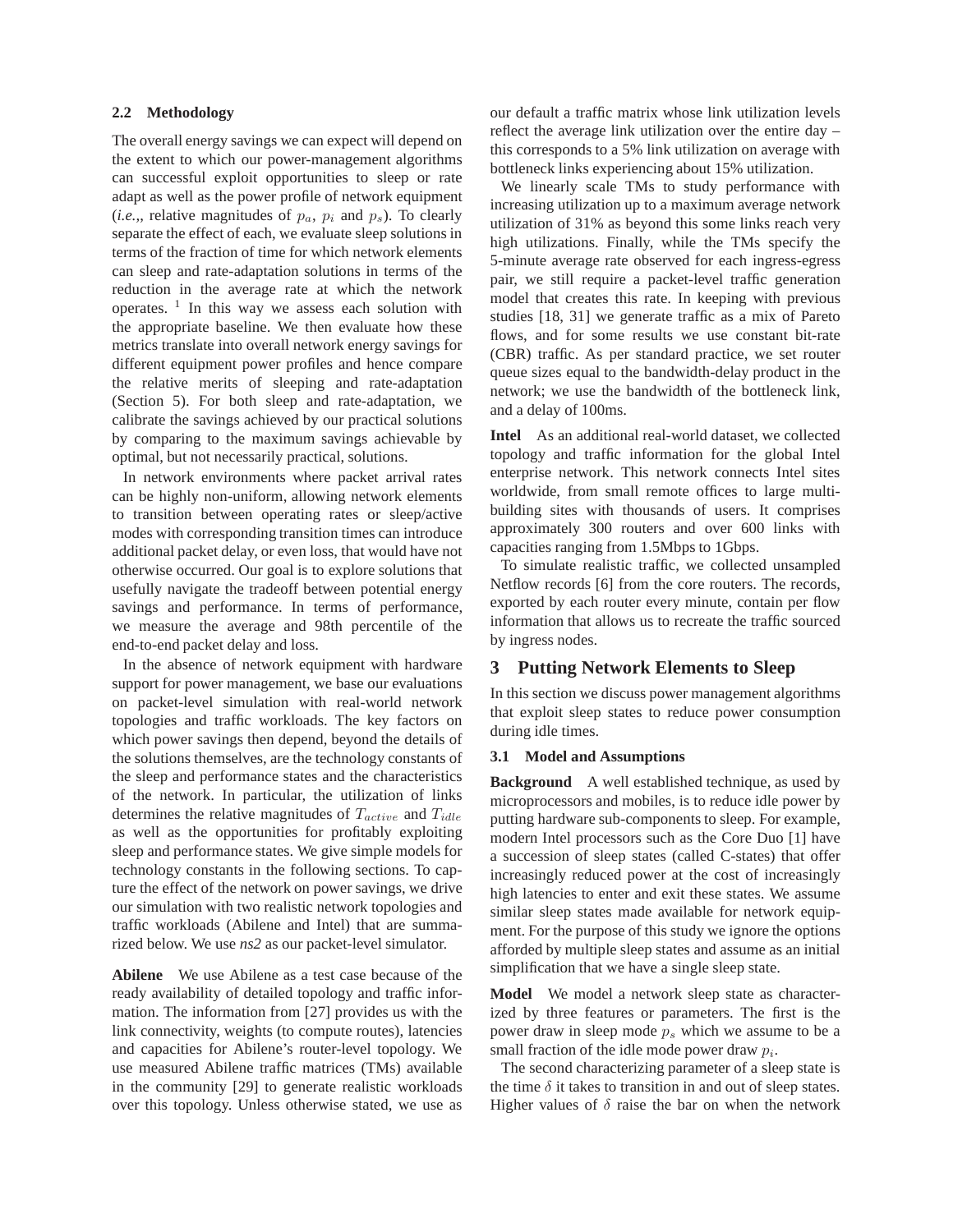element can profitably enter sleep mode and hence  $\delta$  critically affects potential savings. While network interface cards can make physical-layer transitions in as low as  $10\mu s$ , transition times that involve restoring state at higher layers (memory, operating system) are likely to be higher [13]. We thus evaluate our solutions over a wide range values of transition times.

Finally, network equipment must support a mechanism for invoking and exiting sleep states. The option that makes the fewest assumptions about the sophistication of hardware support is *timer-driven sleeping*, in which the network element enters and exits sleep at well-defined times. Prior to entering sleep the network element specifies the time in the future at which it will exit sleep and all packets that arrive at a sleeping interface are lost. The second possibility, described in [12], is for routers to wake up automatically on sensing incoming traffic on their input ports. To achieve this *"wake-on-arrival"* (WoA), the circuitry that senses packets on a line is left powered on even in sleep mode. While support for WoA is not common in either computers or interfaces today, this is a form of hardware support that might prove desirable for future network equipment and is currently under discussion in the IEEE 802.3az Task Force [13]. Note that even with wake-on-arrival, bits arriving during the transition period  $\delta$  are effectively lost. To handle this, the authors in [6] propose the use of "dummy" packets to rouse a sleeping neighbor. A node A that wishes to wake B first sends B a dummy packet, and then waits for time  $\delta$  before transmitting the actual data traffic. The solutions we develop in this paper apply seamlessly to either timer-driven or WoA-based hardware.

**Measuring savings and performance** In this section, we measure savings in terms of the percentage of time network elements spend asleep and performance in terms of the average and 98th percentile of the end-to-end packet delay and loss. We assume that individual line cards in a network element can be independently put to sleep. This allows for more opportunities to sleep than if one were to require that a router sleep in its entirety (as the latter is only possible when there is no incoming traffic at any of the incoming interfaces). Correspondingly our energy savings are with respect to interface cards which typically represent a major portion of the overall consumption of a network device. That said, one could in addition put the route processor and switch fabric to sleep at times when all line cards are asleep.

## **3.2 Approaches and Potential savings**

For interfaces that support wake-on-arrival, one approach to exploiting sleep states is that of *opportunistic sleeping* in which link interfaces sleep when idle – *i.e.,*a router is awakened by an incoming (dummy) packet and, after forwarding it on, returns to sleep if no subsequent



Figure 1: Packets within a burst are organized by destination.

packet arrives for some time. While very simple, such an approach can result in frequent transitions which limits savings for higher transition times and/or higher link speeds. For example, with a 10Gbps link, even under low utilization (5%) and packet sizes of 1KB, the average packet inter-arrival time is very small  $-15\mu s$ . Thus while opportunistic sleeping might be effective in LANs [11, 21] with high idle times, for fast links this technique is only effective for very low transition times  $\delta$  (we quantify this shortly). In addition, opportunistic sleep is only possible with the more sophisticated hardware support of wake-on-arrival.

To create greater opportunities for sleep, we consider a novel approach that allows us to explicitly control the tradeoff between network performance and energy savings. Our approach is to shape traffic into small bursts at the edges of the network – edge devices then transmit packets in bunches and routers within the network wake up to process a burst of packets, and then sleep until the next burst arrives. The intent is to provide sufficient bunching to create opportunities for sleep if the load is low, yet not add excessive delay. This is a radical approach in the sense that much other work seeks to avoid bursts rather than create them (e.g., token buckets for QOS, congestion avoidance, buffering at routers). As our measurements of loss and delay show, our schemes avoid the pitfalls associated with bursts because we introduce only a bounded and small amount of burstiness and a router never enters sleep until it has cleared all bursts it has built up. More precisely, we introduce a buffer interval "B" that controls the tradeoff between savings and performance. An ingress router buffers incoming traffic for up to  $B$  ms and, once every B ms, forwards buffered traffic in a burst.

To ensure that bursts created at the ingress are retained as they traverse through the network, an ingress router arranges packets within the burst such that all packets destined for the same egress router are contiguous within the burst (see figure 1).

The above "buffer-and-burst" approach (B&B) creates alternating periods of contiguous activity and sleep leading to fewer transitions and amortizing the transition penalty  $\delta$  over multiple packets. This improvement comes at the cost of an added end-to-end delay of up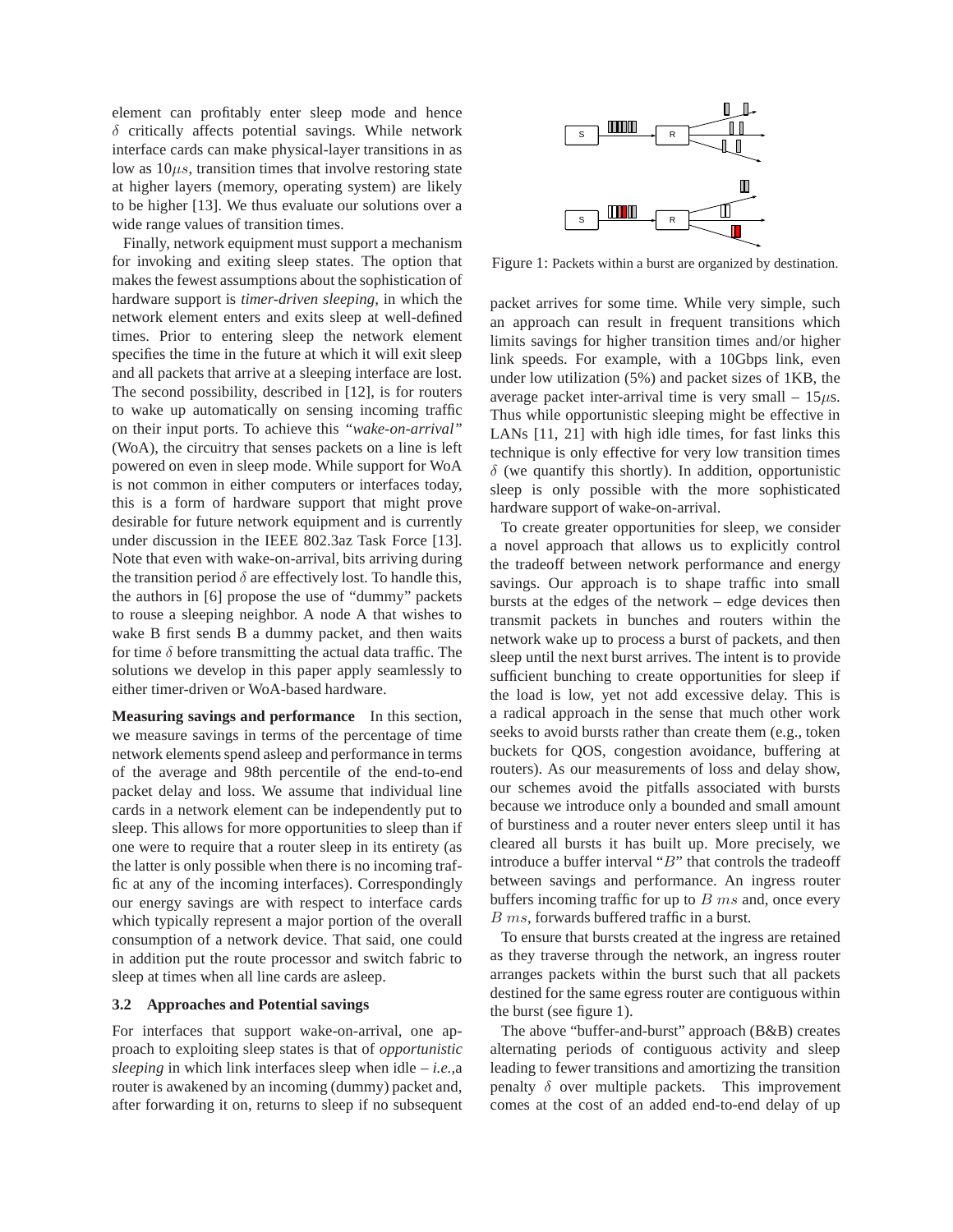

Figure 2: Examples of burst synchronization.

to B ms. Note that because only ingress routers buffer traffic, the additional delay due to buffering is only incurred once along the entire ingress-to-egress path. As importantly, this approach – unlike opportunistic sleep – can be used by interfaces that support only timer-driven sleep. A router R1 that receives a burst from upstream router R2 at time t1 knows that the next start-of-burst will arrive at time  $t1+B$  and can hence sleep between bursts.

The question then is how significant are the savings this approach enables for reasonable additional delay? We note that the best possible savings would occur if a router received the incoming bursts from *all* ingress routers close in time such that it processes all incoming bursts and returns to sleep thus incurring exactly one sleep/wake transition per  $B$  ms. This might appear possible by having ingress routers *coordinate* the times at which they transmit bursts such that bursts from different ingresses arrive close in time at intermediate routers. For example, consider the scenario in Figure 2(a) where ingress routers R0 and R1 are scheduled to transmit traffic at times 2 and 1 respectively. If instead R1 were to schedule its burst for time 7 instead, then bursts from R0 and R2 would align in time at R2 thus reducing the number of distinct burst times - and sleep-to-wake transitions - at downstream routers R3 and R4.

Unfortunately, the example in Figure 2(b) suggests this is unachievable for general topologies. Here,  $S_i$  and  $S_j$ represent the arrival times of incoming bursts to nodes R3 and R1 respectively and we see that the topology makes it impossible to find times  $S_i$  and  $S_j$  that could simultaneously align the bursts downstream from R2 and R4.

We thus use a brute-force strategy to evaluate the maximum achievable coordination. For a given topology and traffic workload, we consider the start-of-burst time for traffic from each ingress I to egress J (denoted  $S_{ij}$ ) and perform an exhaustive search of all  $S_{ij}$  to find a set of start times that minimizes the number of transitions across all the interfaces in the network. We call this scheme optB&B. Clearly, such an algorithm is not practical and we use it merely as an optimistic bound on what might be achievable were nodes to coordinate in shaping traffic under a buffer-and-burst approach.

We compare the sleep time achieved by optB&B to the upper bound on sleep as given by  $1 - \mu$ , where  $\mu$  is the



Figure 3: Time asleep using optB&B and opportunistic sleeping and compared to the upper bound  $(1 - \mu)$ .

network utilization. This upper bound is not achievable by any algorithm since (unlike optB&B) it does not take into account the overhead  $\delta$  due to sleep/wake transitions. Nonetheless it serves to capture the loss in savings due to  $\delta$  and the inability to achieve perfect coordination.

Any traffic shaping incurs some additional complexity and hence a valid question is whether we need *any* traffic shaping, or whether *opportunistic sleeping* that does not require shaping is enough? We therefore also compare optB&B to opportunistic sleeping based on wake-on-arrival (WoA). For this naive WoA, we assume optimistically that an interface knows the precise arrival time of the subsequent packet and returns to sleep only for inter-packet arrival periods greater than  $\delta$ . Because the performance of opportunistic WoA depends greatly on the inter-arrival times of packets we evaluate WoA for two types of traffic: constant bit rate (CBR) and Pareto.

For each of the above bounds, Figure 3 plots the percentage of time asleep under increasing utilization in Abilene. We use a buffer period of  $B = 10ms$ and assume a (conservative) transition time  $\delta$  of  $1ms$ . Comparing the savings from optB&B to the utilization bound, we see that a traffic shaping approach based on buffer-and-burst can achieve much of the potential for exploiting sleep. As expected, even at very low utilization, WoA with CBR traffic can rarely sleep; perhaps more surprising is that even with bursty traffic WoA performs relatively poorly. These results suggest that – even assuming hardware WoA – traffic shaping offers a significant improvement over opportunistic sleep.

#### **3.3 A Practical Algorithm**

We consider a very simple buffer-and-burst scheme, called practB&B, in which each ingress router sends its bursts destined for the various egresses one after the other in a single "train of bursts". At routers close to the ingress this appears as a single burst which then disperses as it traverses through the network.

practB&B bounds the number of bursts (and correspondingly the number of transitions) seen by any router R in an interval of B ms to at most  $I_R$ , the total number of ingress routers that send traffic through  $R$ . In practice, our results show that the number of bursts seen by  $R$  in time *Bms* is significantly smaller than this bound.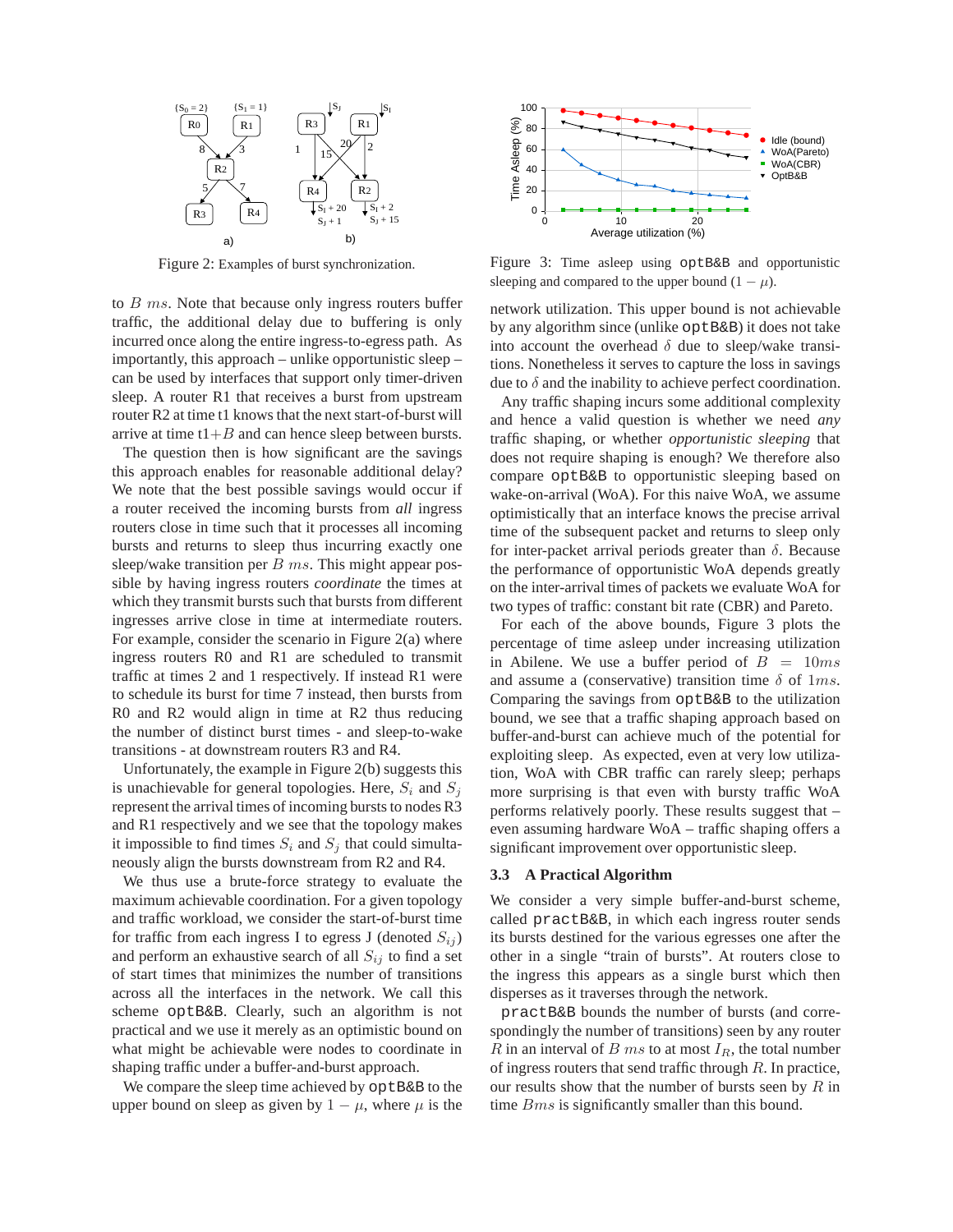

Figure 4: Time asleep using CBR and Pareto traffic.

practB&B is simple – it requires no inter-router coordination as the time at which bursts are transmitted is decided independently by each ingress router. For networks supporting wake-on-arrival the implementation is trivial – the only additional feature is the implementation of buffer-and-burst at the ingress nodes. For networks that employ timer-driven sleeping, packet bursts would need to include a marker denoting the end of burst and notifying the router of when it should expect the next burst on that interface.

### **3.4 Evaluation**

We evaluate the savings *vs.* performance tradeoff achieved by practB&B algorithm and the impact of equipment and network parameters on the same.

**Savings** *vs.* **performance using** practB&B We compare the sleep time achieved by practB&B to that achievable by optB&B. In terms of performance, we compare the end-to-end packet delay and loss in a network using practB&B to that of a network that never sleeps (as today) as this shows the overall performance penalty due to our sleep protocols.

Figure 4 plots the sleep time with increasing utilization on the Abilene network using a buffering interval  $B = 10ms$ . We plot the percentage sleep time under both CBR and Pareto traffic workloads. We see that even a scheme as simple as practB&B can create and exploit significant opportunities for sleep and approaches the savings achieved by the significantly more complex optB&B. As with opportunistic sleeping, we see that practB&B's savings with CBR traffic are lower than for the more bursty Pareto workloads, but that this reduction is significantly smaller in the case of practB&B than with opportunistic sleeping (recall Figure 3). That Pareto traffic improves savings is to be expected as burstier traffic only enhances our bunching strategy.

Figures 5(a) and (b) plot the corresponding average and 98th percentile of the end-to-end delay. As expected, we see that the additional delay in both cases is proportional to the buffering interval  $B$ . Note that this is the end-to-end delay, reinforcing that the buffering delay B is incurred once for the entire end-to-end path.



Figure 5: The impact on delay of practB&B.

We see that for higher  $B$ , the delay grows slightly faster with utilization (*e.g.,*compare the absolute increase in delay for  $B = 5ms$  to  $25ms$ ) because this situation is more prone to larger bursts overlapping at intermediate routers. However this effect is relatively small even in a situation combining larger  $B(25ms)$  and larger utilizations (20-30%) and is negligible for smaller  $B$ and/or more typical utilizations.

We see that both average and maximum delays increase abruptly beyond network utilizations exceeding 25%. This occurs when certain links approach full utilization and queuing delays increase (recall that the utilization on the horizontal axis is the average network-wide utilization). However this increase occurs even in the default network scenario and is thus not caused by practB&B's traffic shaping.

Finally, our measurements revealed that practB&B introduced no additional packet loss (relative to the default network scenario) until we approach utilizations that come close to saturating some links. For example, in a network scenario losses greater than 0.1% occur at 41% utilization without any buffering, they occur at 38% utilization with  $B = 10ms$ , and at 36% utilization with  $B = 25$ . As networks do not typically operate with links close to saturation point, we do not expect this additional loss to be a problem in practice.

In summary, the above results suggest that practB&B can yield significant savings with a very small (and controllable) impact on network delay and loss. For example, at a utilization of 10%, a buffering time of just  $B = 5ms$  allows the network to spend over 60% of its time in sleep mode for under 5ms added delay.

**Impact of hardware characteristics** We now evaluate how the transition time  $\delta$  affects the performance of practB&B. Figure 6(a) plots the sleep time achieved by practB&B for a range of transition times and compares this to the ideal case of having instantaneous transitions. As expected, the ability to sleep degrades drastically with increasing  $\delta$ . This observation holds across various buffer intervals  $B$  as illustrated in Figure 6(b) that plots the sleep time achieved at typical utilization ( $\approx$ 5%) for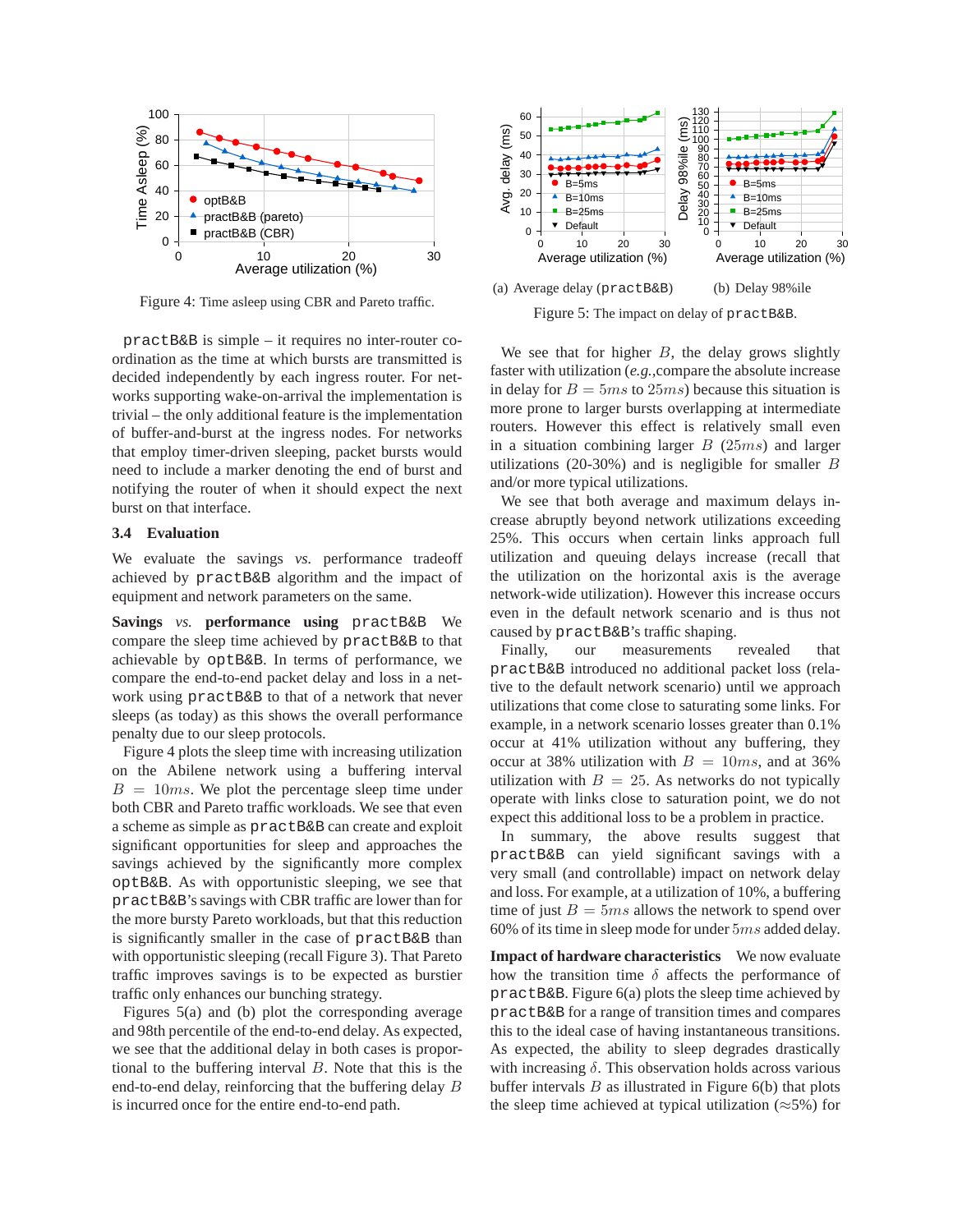

Figure 6: The impact of hardware constants on sleep time.



Figure 7: Time asleep per link

increasing transition times and different values of B.

These findings reinforce our intuition that hardware support featuring low-power sleep states and quick transitions (preferably  $< 1ms$ ) between these states are essential to effectively save energy.

**Impact of network topology** We now evaluate practB&B for the Intel enterprise network. The routing structure of the Intel network is strictly hierarchical with a relatively small number of nodes that connect to the wide-area. Because of this we find a wide variation in link utilization – far more than on the Abilene network. Over 77% of links have utilizations below 1% while a small number of links ( 2.5%) can see significantly higher utilizations of between 20-75%. Correspondingly, the opportunity for sleep also varies greatly across links. This is shown in Figure  $7$  – each point in the scatter-plot corresponds to a single link and we look at sleep times for two transition times: 0.1ms and 1ms. We see that the dominant trends in sleep time *vs.* utilization remains and that higher  $\delta$  yields lower savings.

## **4 Rate-Adaptation in Networks**

This section explores the use of performance states to reduce network energy consumption.

## **4.1 Model and Assumptions**

**Background** In general, operating a device at a lower frequency can enable dramatic reductions in energy consumption for two reasons. First, simply operating more slowly offers some fairly substantial savings.

For example, Ethernet links dissipate between 2-4W when operating between 100Mbps-1Gbps compared to 10-20W between 10Gbps[10]. Second, operating at a lower frequency also allows the use of dynamic voltage scaling (DVS) that reduces the operating voltage. This allows power to scale cubically, and hence energy consumption quadratically, with operating frequency[32]. DVS and frequency scaling are already common in microprocessors for these reasons.

We assume the application of these techniques to network links and associated equipment (i.e., linecards, transceivers). While the use of DVS has been demonstrated in prototype linecards [22], it is not currently supported in commercial equipment and hence we investigate savings under two different scenarios: (1) equipment that supports only frequency scaling and (2) equipment that supports both frequency and voltage scaling.

**Model** We assume individual links can switch performance states independently and with independent rates for transmission and reception on interfaces. Hence the savings we obtain apply directly to the consumption at the links and interface cards of a network element, although in practice one could also scale the rate of operation of the switch fabric and/or route processor.

We assume that each network interface supports N performance states corresponding to link rates  $r_1, \ldots, r_n$  (with  $r_i \leq r_{i+1}$  and  $r_n = r_{max}$ , the default maximum link rate), and we investigate the effect that the granularity and distribution (linear vs. exponential) of these rates has on the potential energy savings.

The final defining characteristic of performance states is the transition time, denoted  $\delta$ , during which packet transmission is stalled as the link transitions between successive rates. We explore performance for a range of transition times  $(\delta)$  from 0.1 to 10 milliseconds.

**Measuring savings and performance** As in the case of sleep we're interested in solutions that reduce the rate at which links operate without significantly affecting performance.

In this section, we use the percentage reduction in average link rate as an indicative measure of energy savings and relate this to overall energy savings in Section 5 where we take into account the power profile of equipment (including whether it supports DVS or not). In terms of performance, we again measure the average and 98th percentile of the end-to-end packet delay and packet loss.

#### **4.2 An optimal strategy**

Our initial interest is to understand the extent to which performance states can help if used to best effect. For a DVS processor, it has been shown that the most energy-efficient way to execute C cycles within a given time interval T is to maintain a constant clock speed of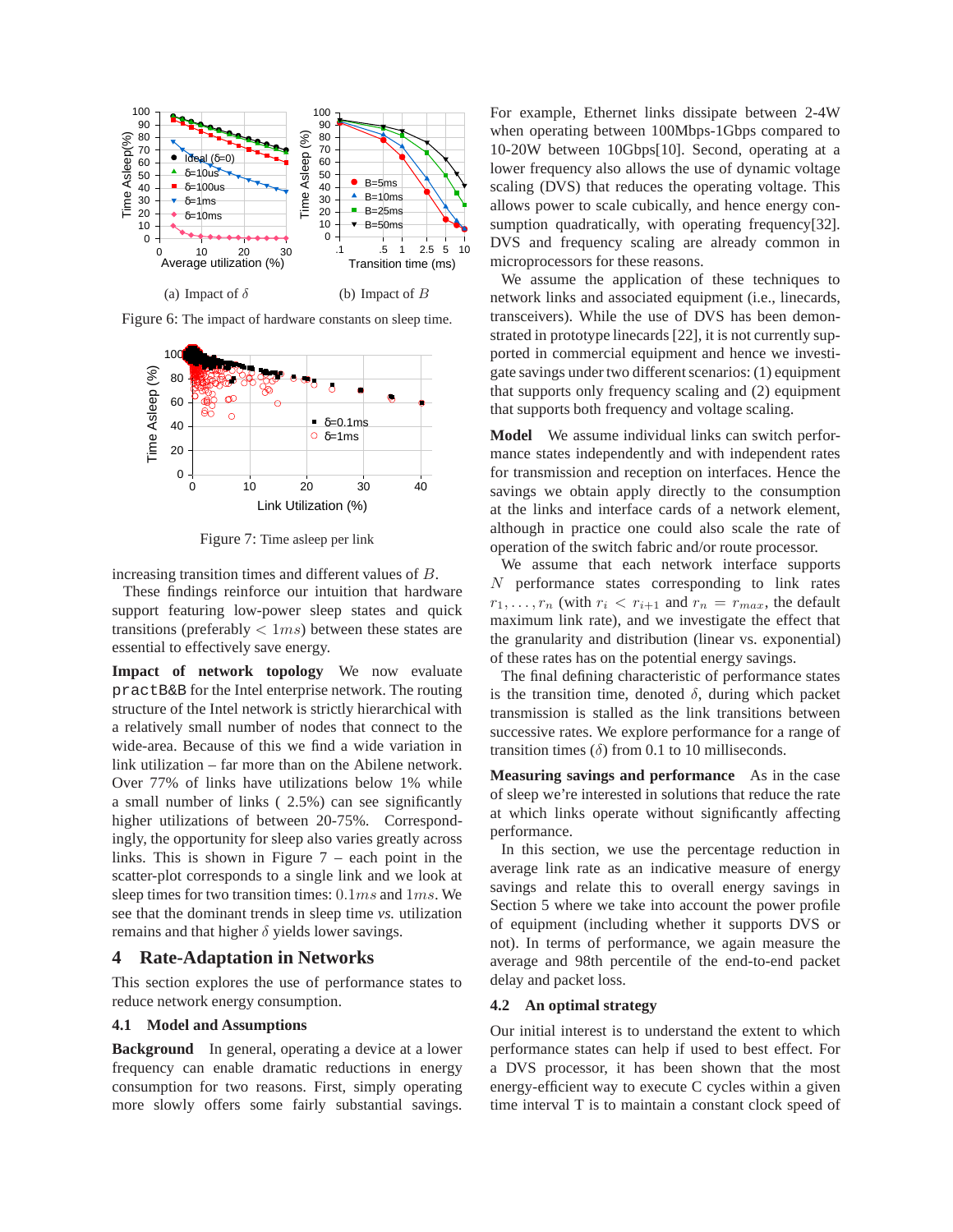

Figure 8: An illustration of delay-constrained service curves and the service curve minimizing energy.

C/T [20]. In the context of a network link, this translates into sending packets at a constant rate equal to the average arrival rate. However under non-uniform traffic this can result in arbitrary delays and hence we instead look for an optimal *schedule* of rates (*i.e.,*the set of rates at which the link should operate at different points in time) that minimize energy while respecting a specified constraint on the additional delay incurred at the link.

More precisely, given a packet arrival curve  $AC$ , we look for a service curve SC that minimizes energy consumption, while respecting a given upper bound  $d$  on the per-packet queuing delay. The delay parameter  $d$  thus serves to tradeoff savings for increased delay. Figure 8(a) shows an example arrival curve and the associated latestdeparture curve  $(AC+d)$ , which is simply the arrival curve shifted in time by the delay bound  $d$ . To meet the delay constraint, the service curve SC must lie within the area between the arrival and latest-departure curves.

In the context of wireless links, [19] proves that if the energy can be expressed as a convex, monotonically increasing function of the transmission rate, then the minimal energy service curve is the *shortest Euclidean distance* in the arrival space (bytes  $\times$  time) between the arrival and shifted arrival curves.

In the scenario where we assume DVS support, the energy consumption is a convex, monotonically increasing function of link rate and thus this result applies to our context as well. Where only frequency scaling is supported, any service curve between the arrival and shifted-arrival curves would achieve the same energy savings and therefore the service curve with the shortest Euclidean distance would be optimal in this case too. In summary, for both frequency-scaling and DVS, the shortest distance service curve would achieve the highest possible energy savings.

Fig. 8 illustrates an example of such a minimal energy service curve. Intuitively, this is the set of lowest constant rates obeying the delay constraint. Note that this per-link optimal strategy is *not* suited to practical implementation since it assumes perfect knowledge of the future arrival curve, link rates of infinite granularity and ignores switching overheads. Nonetheless, it is useful as an estimate of the potential savings by which to calibrate practical protocols.

We will evaluate the savings achieved by applying the above per-link solution at all links in the network and call this approach link optRA. One issue in doing so is that the service curves at the different links are inter-dependent – *i.e.,*the service curve for a link l depends in turn on the service curves at other links (since the latter in turn determine the arrival curve at l). We address this by applying the per-link optimal algorithm iteratively across all links until the service and arrival curves at the different links converge.

## **4.3 A practical algorithm**

Building on the insight offered by the per-link optimal algorithm, we develop a simple approach, called practRA (practical rate adaptation), that seeks to navigate the tradeoff between savings and delay constraints. A practical approach differs from the optimum in that (i) it does not have knowledge of future packet arrivals, (ii) it can only choose among a fixed set of available rates  $r_1, \ldots, r_n$ , and (iii) at every rate switch, it incurs a penalty  $δ$ , during which it cannot send packets.

While knowledge of the future arrival rate is unavailable, we can use the history of packet arrivals to predict the future arrival rate. We denote this predicted arrival rate as  $\hat{r}_f$  and estimate it with an exponentially weighted moving average (EWMA) of the measured history of past arrivals. Similarly, we can use the current link buffer size  $q$  and rate  $r_i$  to estimate the potential queuing delay so as to avoid violating the delay constraint.

With these substitutes, we define a technique inspired by the per-link optimal algorithm. In practRA, packets are serviced at a constant rate until we intersect one of the two bounding curves presented earlier (Figure 8): the arrival curve (AC), and the latest-departure curve  $(AC+d)$ . Thus, we avoid increasing the operating rate  $r_i$ unless not doing so would violate the delay constraint. This leads to the following condition for rate increases:

*A link operating at rate* r<sup>i</sup> *with current queue size* q *increases its rate to*  $r_{i+1}$  *iff* ( $\frac{q}{r_i} > d$  OR  $\frac{\delta \hat{r}_f + q}{r_{i+1}} > d - \delta$ )

The first term checks whether the delay bound  $d$  would be violated were we to maintain the current link rate. The second constraint ensures that the service curve does not get too close to the delay-constrained curve which would prevent us from attempting a rate increase in the future without violating the delay bound. That is, we need to allow enough time for a link that increases its rate to subsequently process packets that arrived during the transition time (estimated by  $\delta \hat{r}_f$ ) and its already-accumulated queue. Note that we cannot use delay constraints  $d$  smaller than the transition time  $\delta$ .

Similarly, the condition under which we allow a rate decrease is as follows: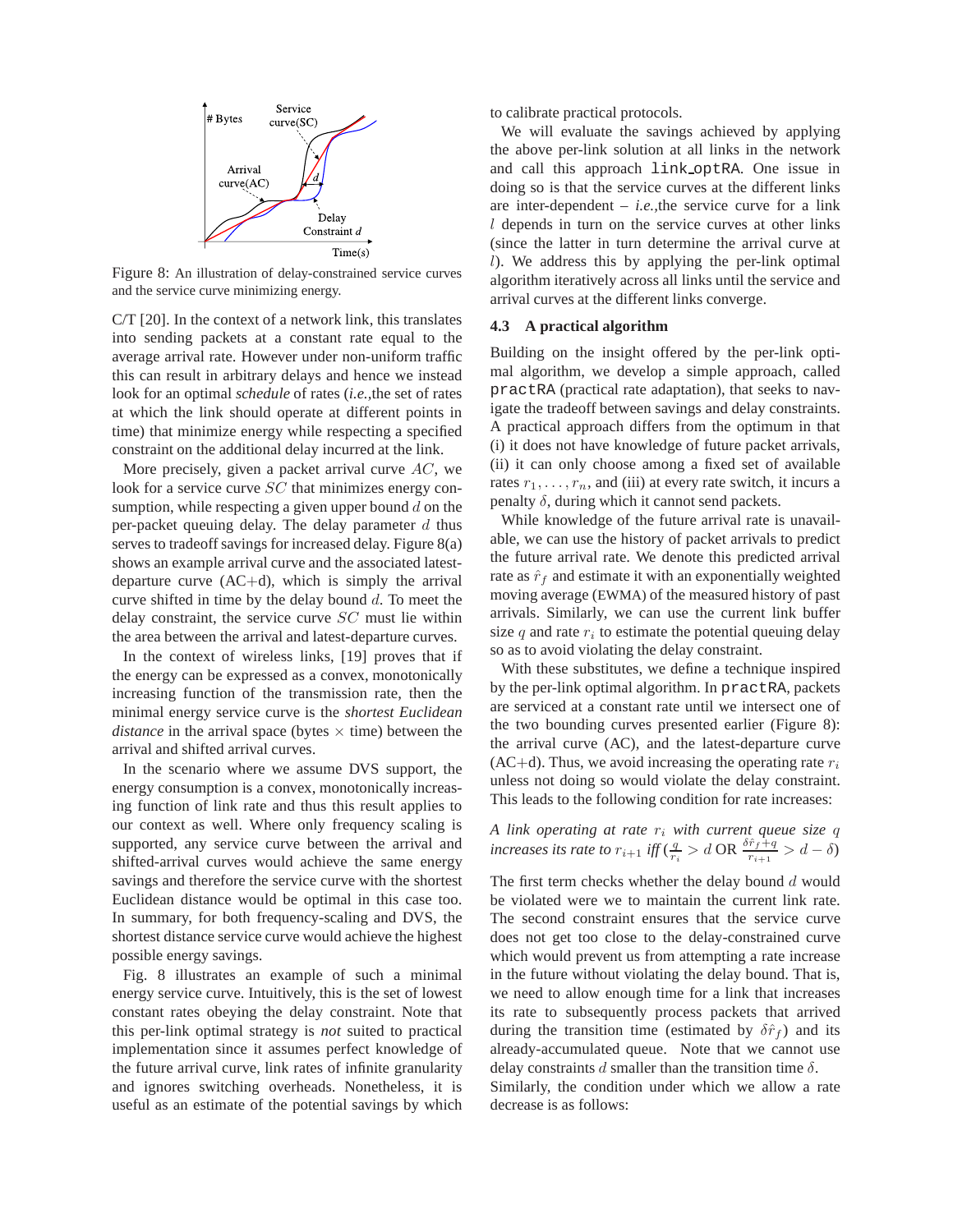## *A link operating at rate* r<sup>i</sup> *with current queue size* q *decreases its rate to*  $r_{i-1}$  *iff*  $q = 0$  AND  $\hat{r}_f < r_{i-1}$

First, we only attempt to switch to a lower rate when the queue at the link is empty  $(q = 0)$ . Intuitively, this corresponds to an intersection between the arrival curve and the service curve. However, we don't always switch to a lower rate  $r_{i-1}$  when a queue empties as doing so would prevent the algorithm from operating in a (desired) steady state mode with zero queuing delay. Instead, the desirable steady state is one where  $r_i > r_f > r_{i+1}$ and we want to avoid oscillating between rates (which would lead to larger average delay). For example, a link that sees a constant arrival rate of 3.5Mbps might oscillate between 3 and 4Mbps (incurring queuing delays at 3Mbps), instead of remaining at 4Mbps (with low average queuing delay). We thus use the additional condition:  $\hat{r}_f < r_{i-1}$  to steer our algorithm toward the desired steady state and ensure that switching to a lower rate does not immediately lead to larger queues.

In addition to the above conditions, we further discourage oscillations by enforcing a minimum time  $K\delta$ between consecutive switches. Intuitively, this is because rate switching should not occur on timescales smaller than the transition time  $\delta$ . In our experiments, we found  $K = 4$  to be a reasonable value for this parameter.

Note that unlike the link optRA algorithm, the above decision process does not guarantee that the delay constraints will be met since it is based on estimated rather than true arrival rates. Similarly, practRA cannot guarantee that the rates used by the links match those used by the link-optimal algorithm. In Section 5, after discussing how power scales with rate, we use simulation to compare our approximate algorithm to the optimal under realistic network conditions. We leave it to future work to analytically bound the inaccuracy due to our approximations.

Finally, we observe that the above rate-adaptation is simple in that it requires no coordination across different nodes, and is amenable to implementation in high-speed equipment. This is because the above decision making need not be performed on a per-packet basis.

#### **4.4 Evaluation**

We evaluate the savings *vs.* performance tradeoff achieved by our practical rate-adaptation algorithm and the impact of equipment and network parameters on the same. We first evaluate the percentage reduction in average link rate achieved by practRA for the Abilene network. For comparison, we consider the rate reduction due to link optRA and the upper bound on rate reduction as determined by the average link utilization. In this case, since we found the reduction from link optRA was virtually indistinguishable from the utilization bound, we only show the latter here for clarity. (We re-



Figure 9: Average rate of operation. The average is weighted by the time spent at a particular rate.



Figure 10: Average and 98th percentile delay achieved by practRA for various available rates

port on the energy savings due to link optRA in the following section.) To measure performance, we measure the end-to-end packet delay and loss in a network using practRA to that in a network with no rate adaptation.

**Impact of hardware characteristics** The main constants affecting the performance of practRA are (1) the granularity and distribution of available rates, and (2)  $\delta$ , the time to transition between successive rates. We investigate the reduction in rate for three different distributions of rates  $r_1, \ldots, r_n$ : (i) 10 rates uniformly distributed between 1Gbps to 10Gbps, (ii) 4 rates uniformly distributed between 1Gbps to 10Gbps and (iii) 4 exponentially distributed rates (10Gbps, 1Gbps, 100Mbps, 10Mbps). We consider the latter case since physical layer technologies for these rates already exist making these likely candidates for early rate-adaptation technologies.

Figure 9 plots the average rate reduction under increasing utilizations, with a per-link delay constraint  $d = \delta$ + 2ms, and a transition time  $\delta$  =1ms. We see that for 10 uniformly distributed rates, practRA operates links at a rate that approaches the average link utilization. With 4 uniformly distributed rates this reduction drops, but not significantly. However, for exponentially distributed rates, the algorithm performs poorly, indicating that support for uniformly distributed rates is essential.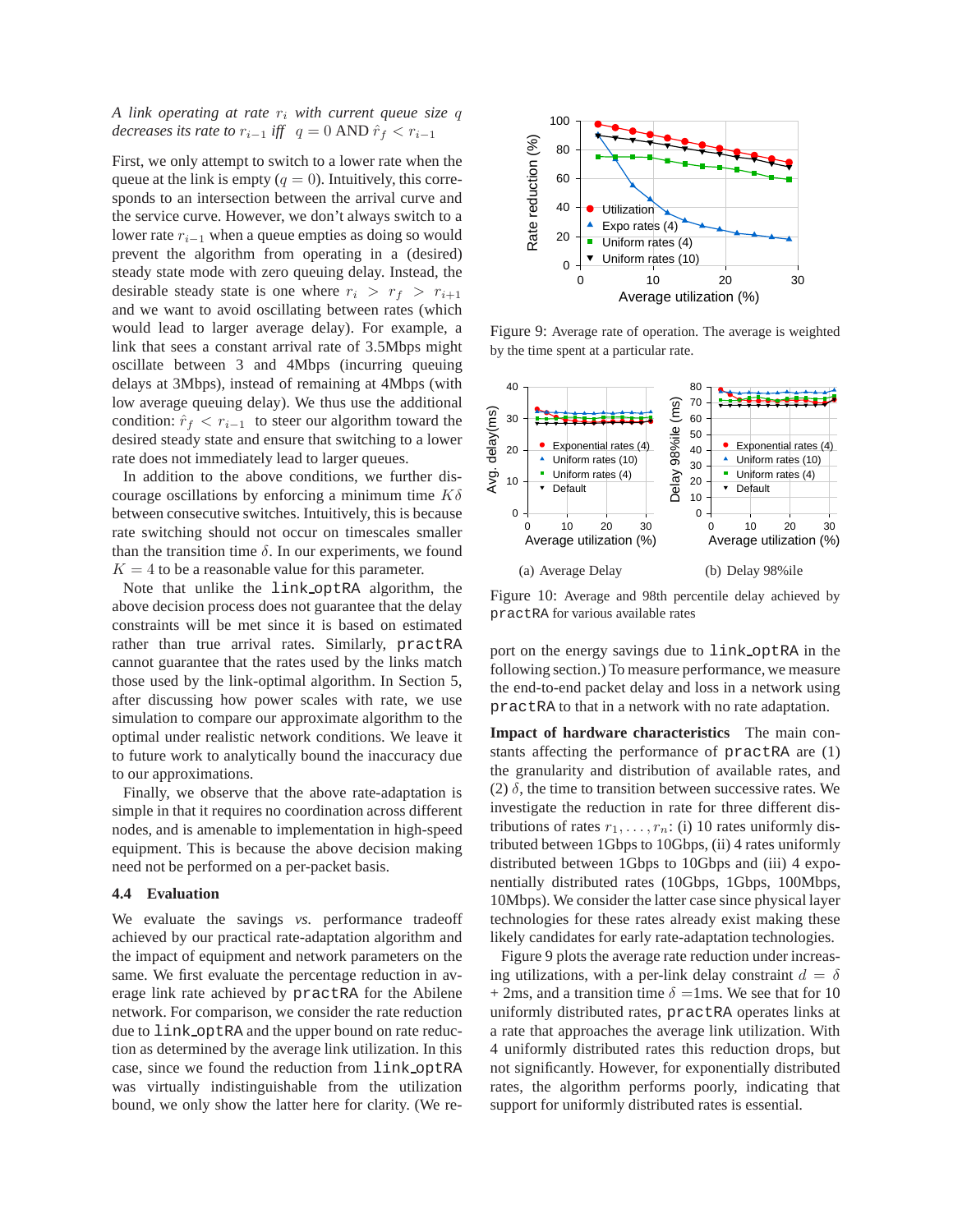

Figure 11: Impact of Switch Time  $(\delta)$  for practRA

Figure 10 plots the corresponding average and 98th percentile of the end-to-end delay. We see that, for all the scenarios, the increase in average delay due to practRA is very small: ∼ 5ms in the worst case, and less than 2ms for the scenario using 4 uniform rates. The increase in maximum delay is also reasonable: at most 78ms with practRA, relative to 69ms with no adaptation.

Perhaps surprisingly, the lowest additional delay occurs in the case of 4 uniformly distributed rates. We found this occurs because there are fewer rate transitions, with corresponding transition delays, in this case. . Finally, we found that practRA introduced no additional packet loss for the range of utilizations considered.

Next, we look at the impact of transition times  $\delta$ . Figures 11 (a) and (b) plot the average rate reduction and 98th percentile of delay under increasing  $\delta$  for different network utilizations. For each test, we set the delay constraint as  $d = \delta + 2$ ms, and we assume 10 uniform rates. As would be expected, we see that larger  $\delta$  lead to reduced savings and higher delay. On the whole we see that, in this scenario, both savings and performance remain attractive for transition times as high as ∼ 2ms.

In summary, these results suggest that rate adaptation as implemented by practRA has the potential to offers significant energy savings with little impact on packet loss or delay. In all our tests, we found practRA to have minimal effects on the average delay and loss and hence, from here on, we measure the performance impact only in terms of the 98th percentile in packet delay.

**Impact of network topology** We now evaluate practRA applied to the Intel enterprise network. Figure 12 plots the rate reduction across links - each point in the scatter-plot corresponds to a single link, and we look at rate reduction for two rate distribution policies: 10 uniformly distributed rates and 4 exponentially distributed rates. Since these are per-link results, we see significant variations in rate reduction for the same utilization, due to specifics of traffic across various links. We also notice that the dominant trend in reduction remains similar to that seen in the Abilene network (Figure 9).



Figure 12: Rate reduction per link

## **5 Overall Energy Savings**

In the previous sections we evaluated powermanagement solutions based on their ability to increase sleep times (Section 3), or operate at reduced rates (Section 4). In this section, we translate these to *overall energy savings* and hence compare the relative merits of rate adaptation *vs.* sleeping. For this, we develop an analytical model of power consumption under different operating modes. Our model derives from measurements of existing networking equipment [13, 4, 24]. At the same time, we construct the model to be sufficiently general that we may study the potential impact of future, more energy-efficient, hardware.

## **5.1 Power Model**

Recall from section 2 that the total energy consumption of a network element operating in the absence of any power-saving modes can be approximated as:  $E = p_a T_a + p_i T_i.$ 

We start by considering the power consumption when actively processing packets  $(p_a)$ . Typically, a portion of this power draw is static in the sense that it does not depend on the operating frequency (*e.g.,*refresh power in memory blocks, leakage currents and so forth) while the dominant portion of power draw does scale with operating frequency. Correspondingly, we set:

$$
p_a(r) = C + f(r) \tag{2}
$$

Intuitively, C can be viewed as that portion of power draw that cannot be eliminated through rate adaptation while  $f(r)$  reflects the rate-dependent portion of energy consumption. To reflect the relative proportions of C and  $f(r)$  we set C to be relatively small – between 0.1 and 0.3 of the maximum active power  $p_a(r_n)$ . To study the effect of just frequency scaling alone we set  $f(r) = O(r)$ and set  $f(r) = O(r^3)$  to evaluate dynamic voltage scaling (DVS). In evaluating DVS, we need to consider an additional constraint – namely that, in practice, there is a minimum rate threshold below which scaling the link rate offers no further reduction in voltage. We thus define a maximum scaling factor  $\lambda$  and limit our choice of available operating rates to lie between  $[r_n/\lambda, r_n]$ , for scenar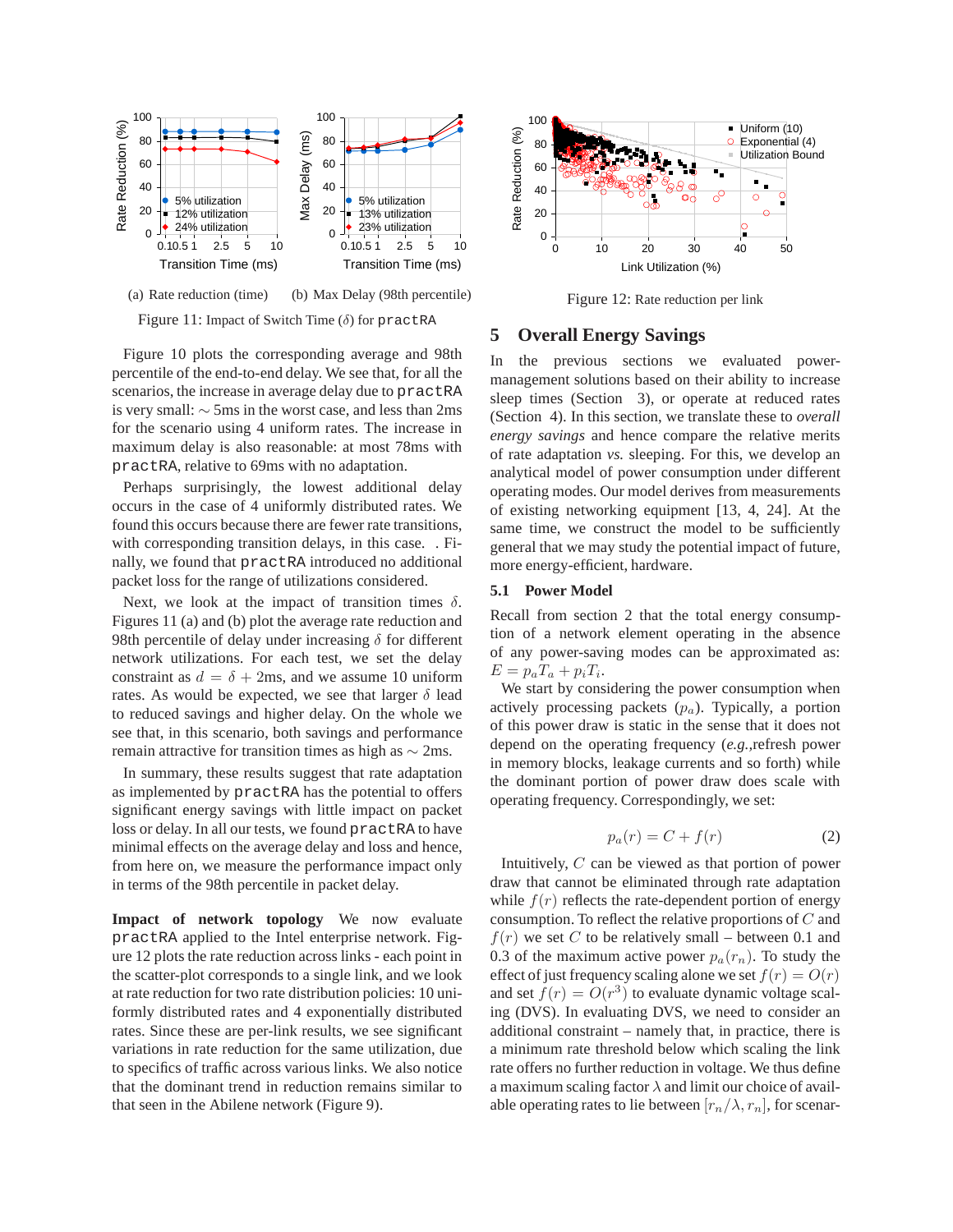ios that assume voltage scaling. While current transistor technology allows scaling up to factors as high as 5 [32], current processors typically use  $\lambda \sim 2$  and hence we investigate both values as potential rate scaling limits.

Empirical measurements further reveal that the idle mode power draw,  $p_i$ , varies with operating frequency in a manner similar to the active-mode power draw but with lower absolute value[13]. Correspondingly, we model the idle-mode power draw as:

$$
p_i(r) = C + \beta f(r) \tag{3}
$$

Intuitively, the parameter  $\beta$  represents the relative magnitudes of routine work incurred even in the absence of packets to the work incurred when actively processing packets. While measurements from existing equipment suggest values of  $\beta$  as high as 0.8 for network interface cards [13] and router linecards [4], we would like to capture the potential for future energy-efficient equipment and hence consider a wide range of  $\beta$  between [0.1, 0.9].

**Energy savings from rate adaptation** With the above definitions of  $p_a$  and  $p_i$ , we can now evaluate the overall energy savings due to rate adaptation. The total energy consumption is now given by:

$$
\sum_{r_k} p_a(r_k) T_a(r_k) + p_i(r_k) T_i(r_k) \tag{4}
$$

Our evaluation in Section 4 yields the values of  $T_a(r_k)$ and  $T_i(r_k)$  for different  $r_k$  and test scenarios, while Eqns. 2 and 3 allow us to model  $p_a(r_k)$  and  $p_i(r_k)$  for different C,  $\beta$  and  $f(r)$ . We first evaluate the energy savings using rate adaptation under frequency scaling  $(f(r) = O(r))$  and DVS  $(f(r) = O(r^3))$ . For these tests, we set C and  $\beta$  to middle-of-the-range values of 0.2 and 0.5 respectively; we examine the effect of varying  $C$  and  $\beta$  in the next section.

Figure 13(a) plots the energy savings for our practical (practRA) and optimal (link optRA) rate adaptation algorithms assuming only frequency scaling. We see that, in this case, the relative energy savings for the different algorithms as well as the impact of the different rate distributions is similar to our previous results (Fig. 9) that measured savings in terms of the average reduction in link rates. Overall, we see that significant savings are possible even in the case of frequency scaling alone.

Figure 13(b) repeats the above test assuming voltage scaling for two different values of  $\lambda$ , the maximum rate scaling factor allowed by DVS. In this case, we see that the use of DVS significantly changes the savings curve – the more aggressive voltage scaling allows for larger savings that can be maintained over a wide range of utilizations. Moreover, we see that once again the savings from our practical algorithm (practRA) approach those from the optimal algorithm. Finally, as expected, increasing the range of supported rates ( $\lambda$ ) results in additional energy savings.

**Energy savings from sleeping** To model the energy savings with sleeping, we need to pin down the relative magnitudes of the sleep mode power draw  $(p_s)$  relative to that when idle  $(p_i)$ . We do so by introducing a parameter  $\gamma$  and set:

$$
p_s = \gamma p_i(r_n) \tag{5}
$$

where  $0.0 \le \gamma \le 1.0$ . While the value of  $\gamma$  will depend on the hardware characteristics of the network element in question, empirical data suggest that sleep mode power is typically a very small fraction of the idle-mode power consumption:  $\sim 0.02$  for network interfaces [13], 0.001 for RFM radios [11], 0.3 for PC cards [11] and less than 0.1 for DRAM memory [7]. In our evaluation we consider values of  $\gamma$  between 0 and 0.3.

With this, the energy consumption of an element that spends time  $T_s$  in sleep is given by:

$$
E = p_a(r_n)T_a + p_i(r_n)(T_i - T_s) + p_sT_s.
$$
 (6)

Our evaluation from Section 3 estimated  $T_s$  for different scenarios. Figure 13(c) plots the corresponding overall energy savings for different values of  $\gamma$  for our practB&B algorithm. We assume a transition time  $\delta$  =1ms, and a buffering interval B=10ms. Again, our results confirm that sleeping offers good overall energy savings and that, as expected, energy savings are directly proportional to  $\gamma$ .

#### **5.2 Comparison: Sleep vs. Rate Adaptation**

We now compare the savings from sleeping vs. rate adaptation by varying the two defining axes of our power model: C, the percentage of power that does not scale with frequency, and  $\beta$  that determines the relative magnitudes of idle to active power draws. We consider two end-of-the-range values for each:  $C = 0.1$  and  $C = 0.3$  and  $\beta = 0.1$  and  $\beta = 0.8$ . Combining the two gives us four test cases that span the spectrum of hardware power profiles:

- $C = 0.1$  and  $\beta = 0.1$ : captures the case where the static portion of power consumption (that cannot be rate-scaled away) is low and idle-mode power is significantly lower than active-mode power.
- $C = 0.1$  and  $\beta = 0.8$ : the static portion of power consumption is low and idle-mode power is almost comparable to active-mode power.
- $C = 0.3$  and  $\beta = 0.1$ : the static portion of power consumption is high; idle-mode power is significantly lower than that in active mode.
- $C = 0.3$  and  $\beta = 0.8$ : the static portion of power consumption is high; idle-mode power is almost comparable to active-mode power.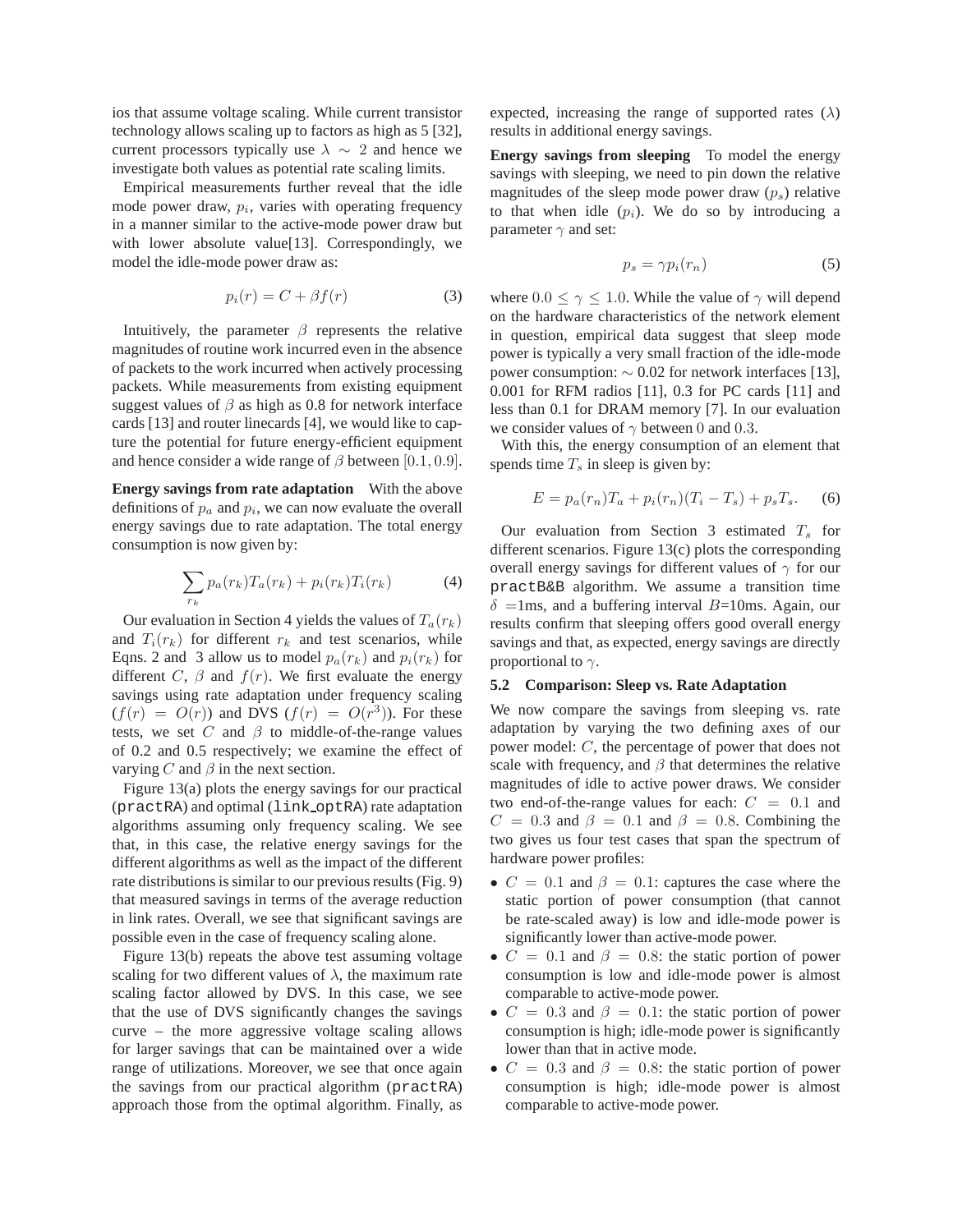

Figure 13: Total Energy Saving with Sleeping and Rate Adaptation

We evaluate energy savings for each of the above scenarios for the case where the hardware supports DVS and when the hardware only supports frequency scaling.

**With DVS:**  $f(r) = O(r^3)$  Figures 14 plots the overall energy savings for practRA and practB&B for the different test scenarios. These tests assume 10 uniformly distributed rates and a sleep power  $p_s = 0.1p_i(r_n)$ . In each case, for both sleep and rate-adaptation, we consider hardware parameters that reflect the best and worst case savings for the algorithm in question. For practRA, these parameters are  $\lambda$  (the range for voltage scaling) and  $\delta$  (the transition time). For the best-case results these are  $\lambda = 5$  and  $\delta = 0.1$ ms; for the worst case:  $\lambda = 2$ ,  $\delta = 1ms$ . The parameter for practB&B is the transition time  $\delta$  which we set as  $\delta = 0.1$ ms (best case) and  $\delta = 1ms$  (worst case).

The conclusion we draw from Figure 14 is that, in each scenario there is a "boundary" utilization below which sleeping offers greater savings, and above which rate adaptation is preferable. Comparing across graphs, we see that the boundary utilization depends primarily on the values of C and  $\beta$ , and only secondarily on the transition time and other hardware parameters of the algorithm. For example, the boundary utilization for  $C = 0.1$  and  $\beta = 0.1$  varies between approximately 5-11% while at  $C = 0.3$ ,  $\beta = 0.8$  this boundary utilization lies between 4% and 27%. We also evaluated savings under different traffic characteristics (CBR, Pareto) and found that the burstiness of traffic has a more secondary effect on the boundary utilization.

For further insight on what determines the boundary utilization, we consider the scenario of a single idealized link. The sleep-mode energy consumption of such an idealized link can be viewed as:

$$
E_{sleep} = p_a(r_{max})\mu T + p_s(1 - \mu)T \tag{7}
$$

Similarly, the idealized link with rate adaptation is one that runs with an average rate of  $\mu r_{max}$  for an energy consumption of:

$$
E_{rate} = p_a(\mu r_{max})T \tag{8}
$$



Figure 14: Comparison of energy savings between sleep and rate adaptation. Support for dynamic voltage scaling.

Figure 15 represents the boundary utilization for this idealized link as a function of C. In this idealized scenario, the dominant parameter is C because the link is never idle and therefore  $\beta$  has only a small, indirect effect on  $p_s$ . The gray zone in the figure represents the spread in boundary utilization obtained by varying  $\beta$ between 0.1 and 0.9.

**With frequency scaling alone:**  $f(r) = O(r)$  Figures 16 plots the overall energy savings for practRA and practB&B for the different test scenarios in the more pessimistic scenario where voltage scaling is not supported. Due to lack of space, we only plot the comparison for the first two test scenarios where  $C = 0.1$ ; at  $C = 0.3$ , the savings show a similar scaling trend but with significantly poorer performance for rate-adaptation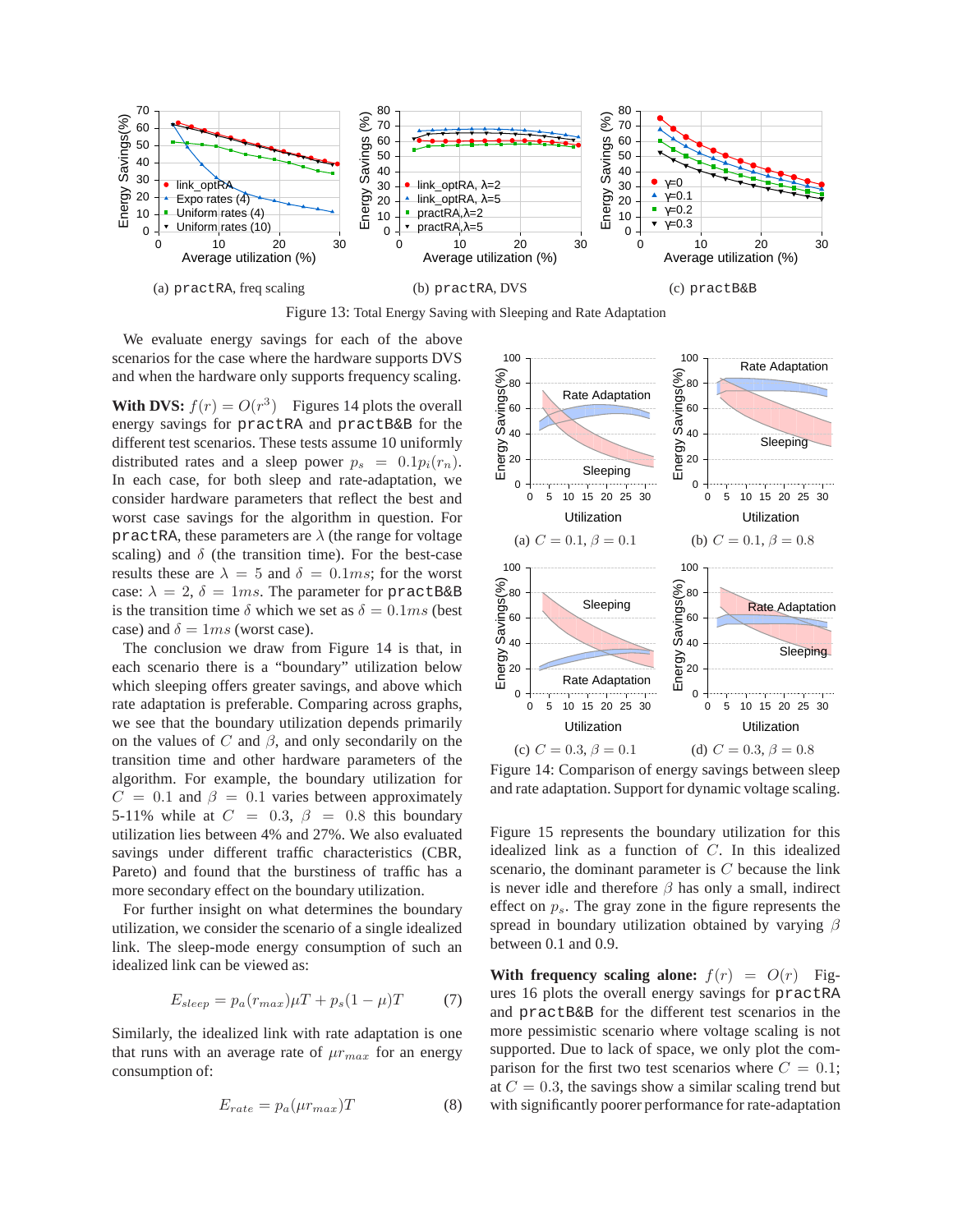

Figure 15: Sleeping *vs.* rate-adaptation

and hence add little additional information.

The primary observation is that the savings from rate adaptation are significantly lower than in the previous case with DVS and, in this case, sleeping outperforms rate adaptation more frequently. We also see that – unlike the DVS case – network utilization impacts energy savings in a similar manner for both sleeping and rate-adaptation (*i.e.,* the overall "slope" of the savingsvs-utilization curves is similar with both sleeping and rate-adaptation while they were dramatically different with  $DVS$  – see Fig. 14).

Once again, we obtain insight on this by studying the the highly simplified case of a single idealized link. For this idealized scenario with  $f(r) = O(r)$ , we find that the boundary condition that determines whether to use sleep or rate adaptation is in fact independent of network utilization. Instead, one can show that sleep is superior to rate-adaptation if the following inequality holds:

$$
c > \frac{\gamma \beta}{1 - \gamma (1 - \beta)}\tag{9}
$$

Otherwise, rate adaptation is superior.

In practice, network utilization does play a role (as our results clearly indicate) because the various practical constraints due to delay bounds and transition times prevent our algorithms from fully exploiting all opportunities to sleep or change rates.

In summary, we find that both sleeping and rateadaptation are useful, with the tradeoff between them depending primarily on the power profile of hardware capabilities and network utilization. Results such as those presented here can guide operators in deciding how to best run their networks. For example, an operator might choose to run the network with rate adaptation during the day and sleeping at night based on where the boundary utilization intersects diurnal behavior, or identify components of the network with consistently low (or high) utilization to be run with sleeping (or rate-adaptation).

## **6 Related Work**

There is a large body of work on power management in contexts complementary to ours. This includes power provisioning and load balancing in data centers[5, 8],



(a)  $C = 0.1, \beta = 0.1$ (b)  $C = 0.1, \beta = 0.8$ 

Figure 16: Energy savings of sleep *vs.* rate adaptation,  $\beta = 0.1$ , frequency scaling alone.

and OS techniques to extend battery lifetimes in mobiles [9, 30].

Perhaps the first to draw attention to the problem of saving overall energy in the network was an early position paper by Gupta *et al.* [12]. They use data from the US Department of Commerce to detail the growth in network energy consumption and argue the case for energy-saving network protocols, including the possibility of wake-on-arrival in wired routers. In follow-on work they evaluate the application of opportunistic sleeping in a campus LAN environment [21, 11].

Other recent work looks at powering-down redundant access points (APs) in enterprise wireless networks [17]. The authors propose that a central server collect AP connectivity and utilization information to determine which APs can be safely powered down. This approach is less applicable to wired networks that exhibit much less redundancy.

Sleeping has also been explored in the context of 802.11 to save client power, e.g., see [2]. The 802.11 standard itself includes two schemes (Power-Save Poll and Automatic Power Save Delivery) by which access points may buffer packets so that clients may sleep for short intervals. In some sense, our proposal for bunching traffic to improve sleep opportunities can be viewed as extending this idea deep into the network.

Finally, the IEEE Energy Efficient Ethernet Task Force has recently started to explore both sleeping and rate adaptation for energy savings. Some initial studies consider individual links and are based on synthetic traffic and infinite buffers [3].

In the domain of sensor networks, there have been numerous efforts to design energy efficient protocols. Approaches investigated include putting nodes to sleep using TDMA-like techniques to coordinate transmission and idle times (*e.g.,* FPS [14]), and distributed algorithms for sleeping (*e.g.,*S-MAC [28]). This context differs from ours in many ways.